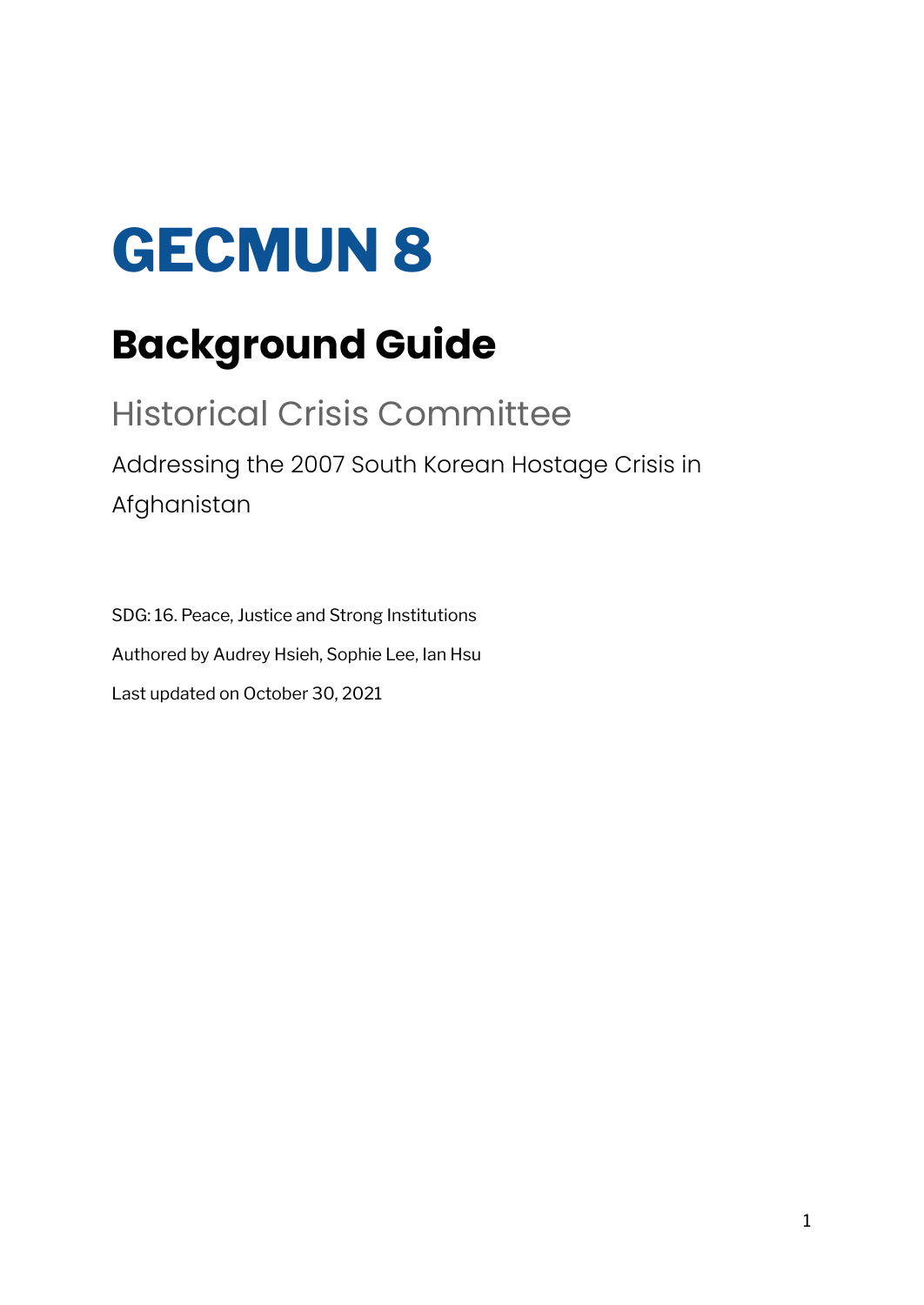### **Committee Introduction**

In the real world, situations emerge that cannot be dealt with in the calm, systematic setting of a regular MUN committee. International crises can erupt at any time, and they must be dealt with promptly to avoid disastrous consequences. To manage such crises, the highest levels of government convene at emergency sessions, where situations are often unexpected and unpredictable, forcing representatives to think quickly and decisively. A crisis committee aims to simulate such conditions.

The crisis committee veers away from the standard procedure seen in General Assembly style sessions, requiring delegates to constantly adapt with fast-paced discussions. In a sense, it allows delegates to immerse themselves in history as it unfolds.

Crisis committees often deal with pressing issues such as wars, revolutions, disaster control, or economic collapse. The rapid updates result in special procedures for the committee. For one, there are no typical draft resolutions in a crisis room. Rather, delegates focus on two primary types of documents. The first of which are directives, most similar to the General Assembly resolution as they both describe a solution to the issue. Then, unique to crisis committees are crisis notes, which drive the flow of the committee. Also, it is uncommon that delegates represent a country, assuming the role of a character, such as an ambassador or particular political figure, instead. Ultimately, it is important for delegates to keep in mind that their goal is to advance the story, to change the world to fit their agenda, and to have fun along the way.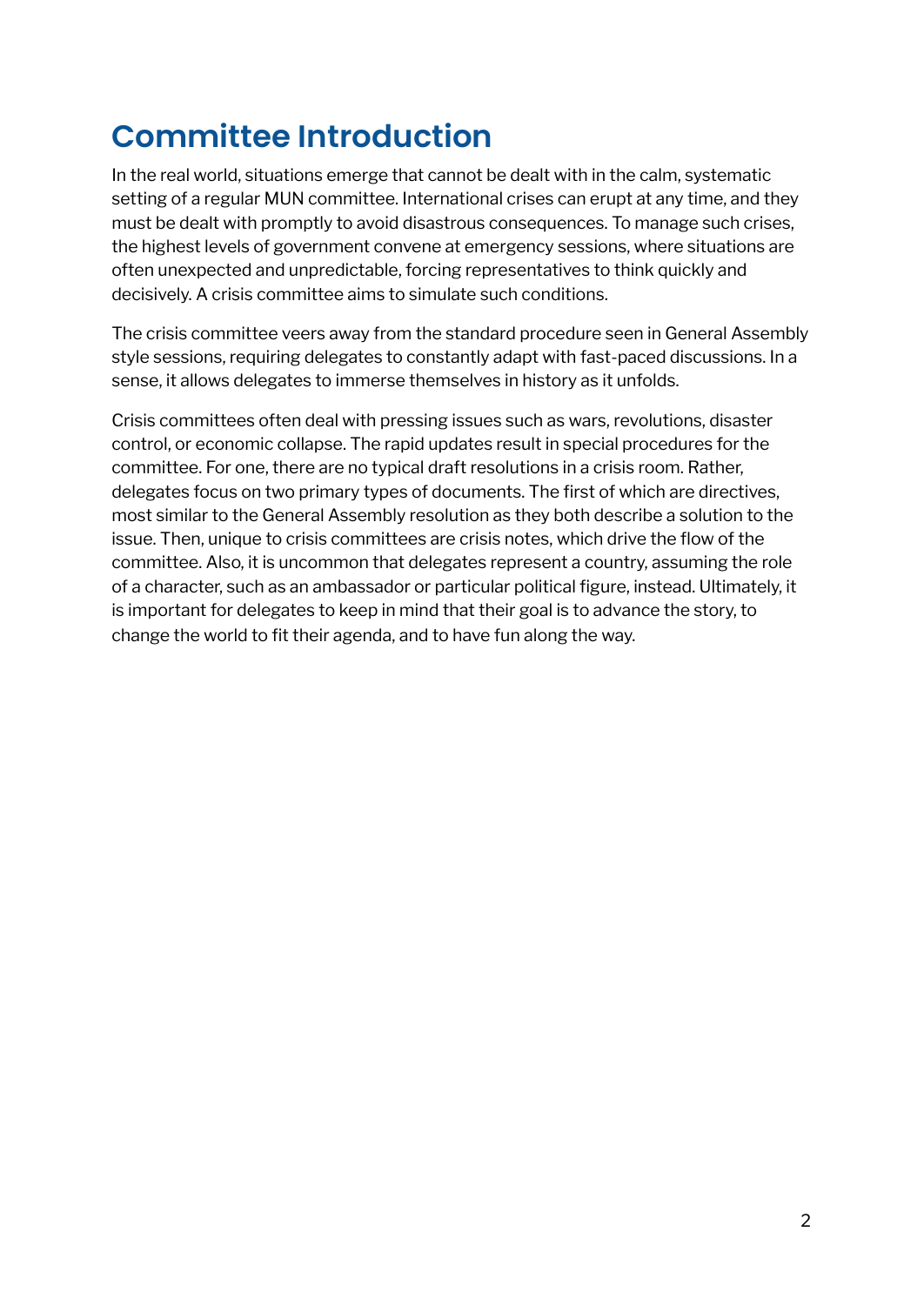### **Agenda Introduction**

This Crisis Committee is based on the 2007 South Korean hostage crisis in Afghanistan. On the day of July 19th, 2007, a group of South Korean Missionaries entered Afghanistan illegally even after the Afghan government. The local Islamic organization, the Taliban, held the missionaries hostage as they were travelling through the Ganzi Province.

The significance of this issue is that it is a matter of religion. The bounderies between the two religions: Islam and Christianity is extremely important. The missionaries went to Afghanistan to spread Christianity but ignored the presence of the local religious groups. This action alone could be costly as it might ruin the relationship between Taliban (who hold lots of power in Afghanistan) and South Korea.

This hostage crisis is an example of religious groups clashing. This is also the test of whether politicians are willing to step back from their stances and actually solve this religious crisis. If both sides want to push the responsibility to each other, then it would lead up to conflict between the Taliban and South Korea, which would be the worst situation. Keep in mind that the best solution is always ones that would minimize the casualties while establishing terms that either benefit both sides or punish the wrong. However, the latter can not be done without answering one question: is it the South Korean missionaries' fault, or should the Taliban take responsibility for their violent response?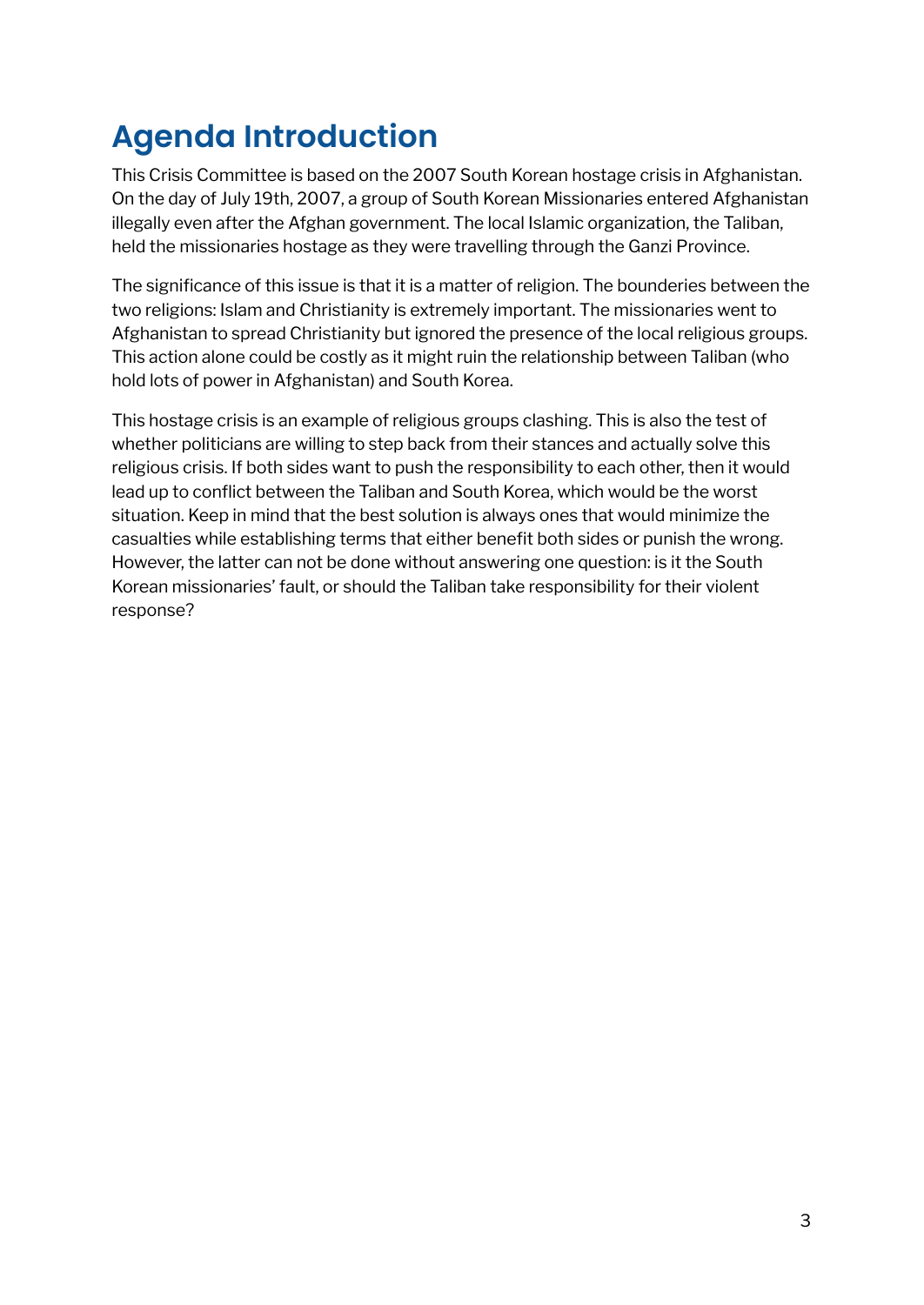### **Letter from the Chairs**

Dear honorable delegates,

Welcome to the Crisis 4 Committee of GECMUN 8!

I am Audrey Hsieh, and I will be serving as your head chair for Crisis Committee II. I am currently a junior at Taipei American School, where I began my MUN journey in 7th grade and have gained a lot from the experience and the MUN community as a whole since. I believe that MUN can not only help to grow us personally with our communication, diplomacy, and leadership skills, but also allow us to develop a unique perspective on the world, so I hope that through the GECMUN 8 conference, all of us are able to challenge and develop ourselves as individuals, build our MUN community further, and beyond anything, have a memorable experience.

My name is Sophie Lee, and I will be serving as the deputy chair for Crisis Committee II. I am a sophomore at Taipei American School, and I have been participating in MUN since 7th grade as a delegate. This is my fifth crisis conference, so if you have any questions regarding the procedure, you are welcome to email me.

I am Ian Hsu, and I will be serving as the associate chair for Crisis Committee II. I am currently a sophomore at Taipei American school. I participated in MUN as a press team in sixth grade. After that, I continued to be in the MUN community, participating as delegate and chair. This conference would be my third time chairing, so please let me know if there are things that I need to improve on. Besides that, I hope GECMUN 8 will be a memorable experience for all of you.

As this committee will be focusing on a hostage crisis, it will require in-depth research that may at times be difficult. However, the goal of a hostage crisis is to encourage everyone to be creative and think in a different perspective. If this incident were to happen again, how would you make it better? In a crisis committee, teamwork and collaboration are key, so we encourage you to embrace this unique opportunity and bring forward innovative solutions. We are looking forward to seeing all of your ideas!

We understand that a crisis committee may be new to some of you and that we may continue to face unexpected changes in this unpredictable world that we are currently in, so please do not hesitate to reach out with any questions as we are always here to help. Good luck in your preparations. We are beyond excited for this opportunity and are truly looking forward to getting to meet and work with all of you soon!

Best Regards,

Audrey Hsieh [\(23audreyh1@students.tas.tw](mailto:23audreyh1@students.tas.tw)), Sophie Lee ([24sophiel@students.tas.tw](mailto:24sophiel@students.tas.tw)), Ian Hsu ([24ianh@students.tas.tw\)](mailto:24ianh@students.tas.tw)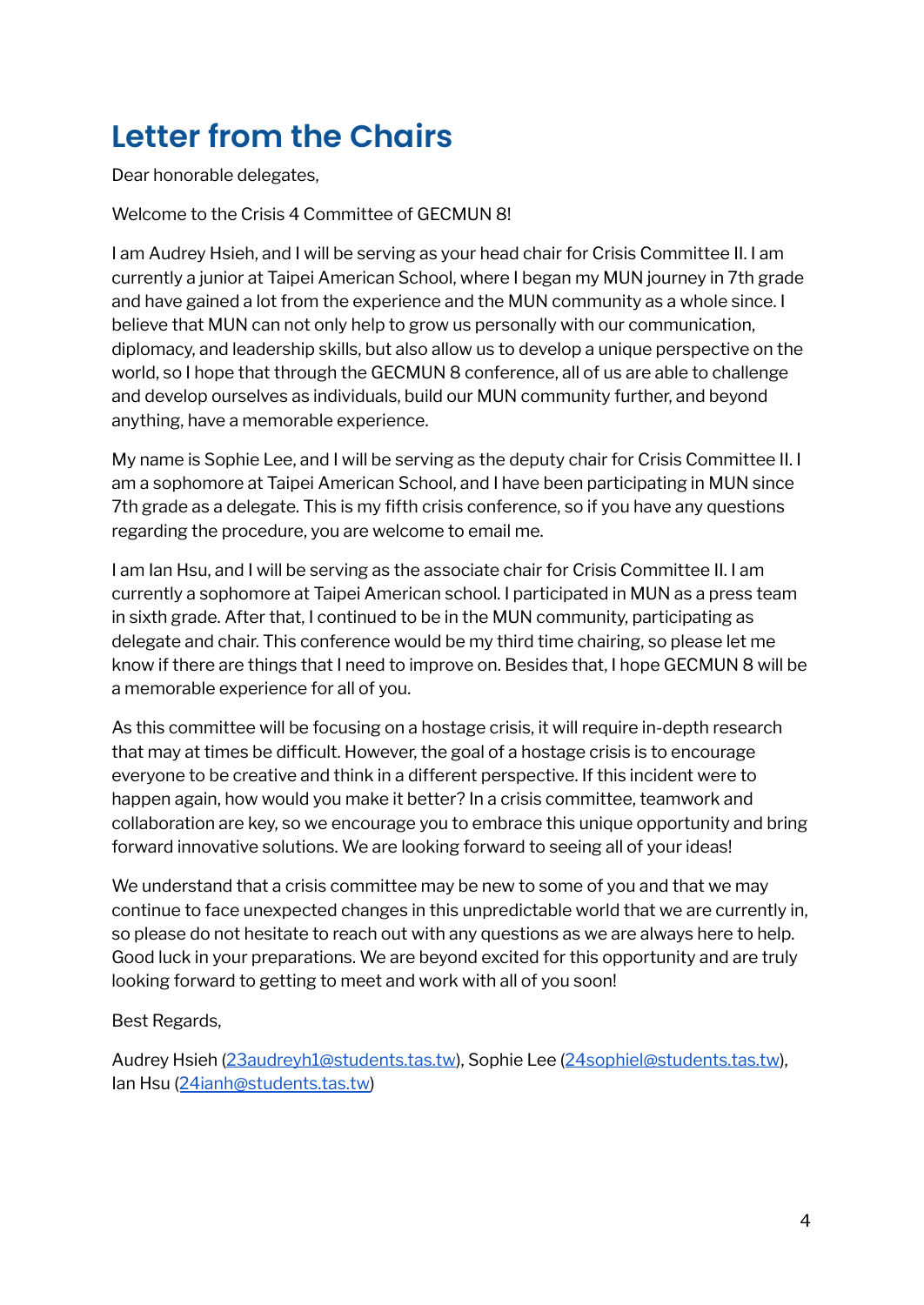### **Key Terms**

#### **Hostage**

A person who is captured or held in order to force another individual, party, or organization, to comply with certain terms and demands. The term typically applies to an individual who is held as security until a certain agreement is carried out. A hostage crisis in an emergent situation where someone or some organization is holding another person or group hostage.

#### **Insurgent**

A person that engages in armed resistance to a government and/or its enforcement of the laws. These people are often referred to as rebels who rise in defiance against higher authorities. An insurgent can also be one who acts contrary to the methods or policies of their own party.

#### **Missionary**

A person sent on a mission, especially a member of a religious group sent to promote their faith or perform ministries of service. These services may include promoting social equity, providing and advancing health care, and furthering education and economic development. Missionary work often entails living abroad to work with the less fortunate, participating in infrastructure projects and sharing the Gospel.

#### **"War on Terror"**

A term used to describe the ongoing multifaceted counterterrorism campaign sparked by the 9/11 terrorist attacks. The now global campaign, initially launched by the United States, has had immense impacts on diplomatic relations worldwide and continues to have lasting consequences on international law, security, and governance.

#### **Neocolonialism**

The practice in which great powers use economics, globalization, cultural imperialism, and conditional aid as a means to indirectly maintain or extend its influence over other nations, areas, or people, often forming relationships of dependence, subservience, and/or financial obligation toward the neocolonialist nation. Neocolonialism has its roots in the early 20th century as decolonization began to occur, though differing from prior colonial methods of direct militaristic control or indirect political control.

#### **Zaytun Division**

A Republic of Korea army, formed upon request of the United States government, stressing the peace-keeping role of troops and also aiding in other reconstruction related tasks. The division was dispatched in addition to the 600 military medics and engineers that had already been serving in the Middle Eastern region. The Zaytun Division also represented South Korea's contribution to the Iraq War and its cooperation with the United States of America.

#### **Presbyterianism**

A denomination, or branch of the Christian Church, that is a part of the Reformed tradition within Protestantism, with its practices and beliefs tracing back to origins in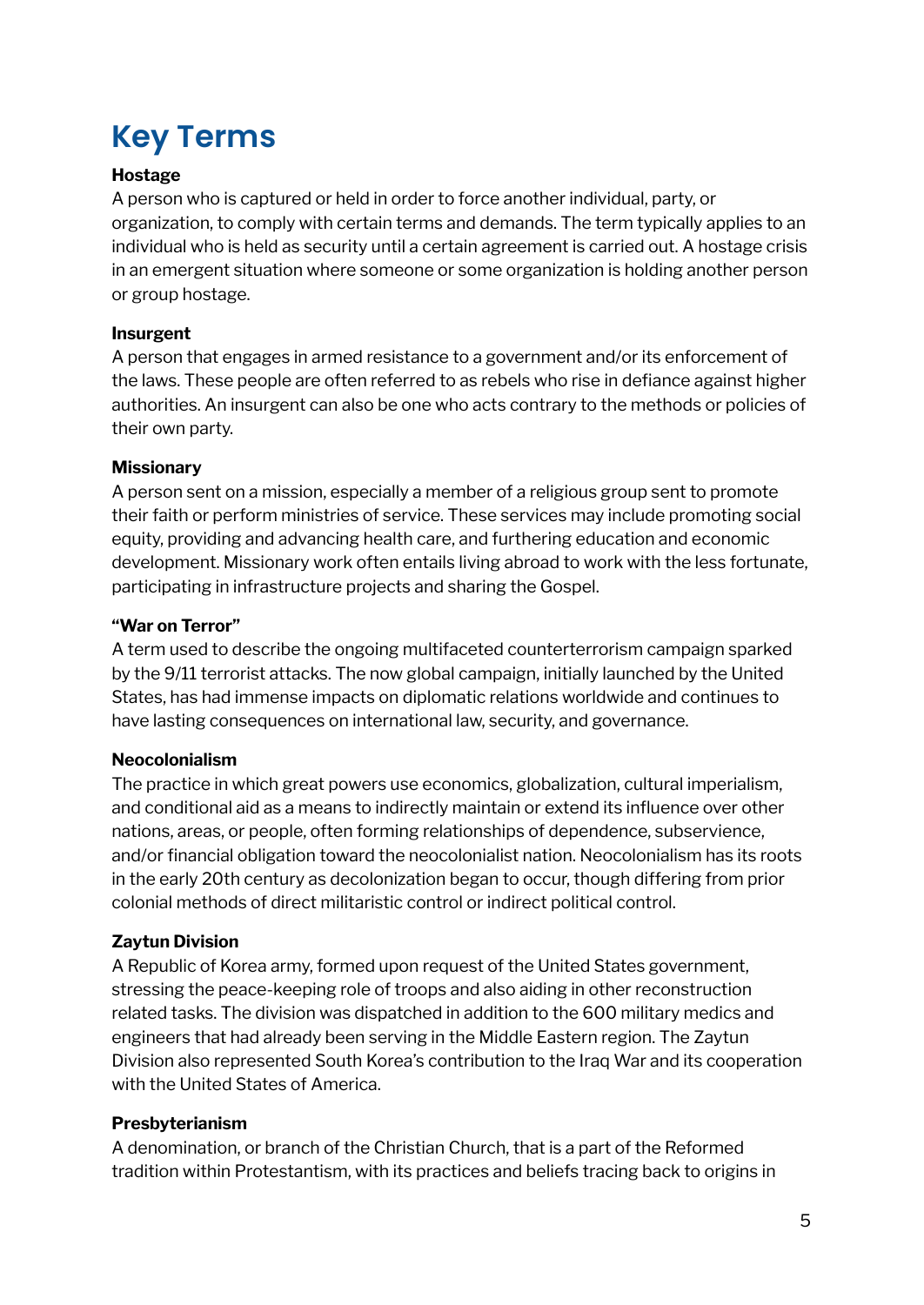Scotland. The Presbyterian denomination was first taken to North America, primarily by Scottish immigrants, and later spread across the globe, with roughly 75 million Presbyterians in the world now.

#### **Evangelism**

An important part of the Chrsitian faith that is the act of preaching the gospel in order to further spread the teachings of the Church; the spreading of the Christian gospel through public preaching or individual demonstrations of faith. Though interpreted differently across the Chrsitian religion, evangelists are often in leadership positions, preaching to large congregations or serving administrative roles.

#### **Organization of the Islamic Conference (OIC)**

The second largest intergovernmental organization after the United Nations, comprised of fifty-seven nations spread over four continents, which aims to safeguard and protect Muslim interests worldwide in the spirit of promoting international peace and harmony among various people of the world. The Organization of the Islamic Conference played an important role in furthering talks between the parties of the Afghanistan Hostage Crisis of 2007.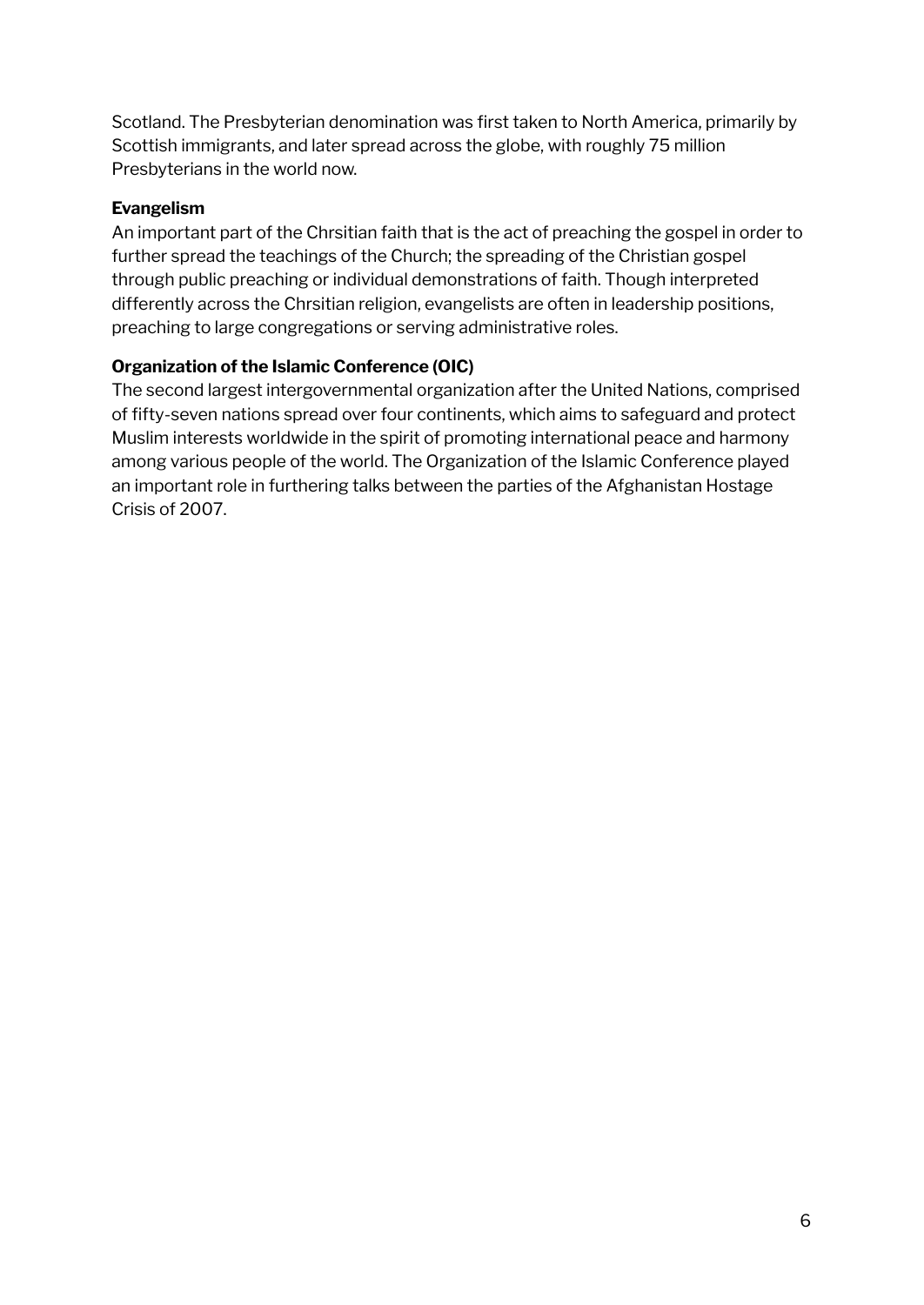### **Historical Background**

On July 19th, 2007, 23 Korean missionaries of the Saemmul Presbyterian Church traveled to Afghanistan. The missionaries were traveling from Kabul to Kandahar on a bus. The driver of the bus allowed two local men aboard, who started shooting to stop the bus, and the group of missionaries were captured by the Taliban. The Korean government did not recommend traveling to Afghanistan especially when it was at war; however, the missionaries still did.

The history of the Taliban is important for this crisis. The Taliban's formation leads back to the 1980s. Afghanistan was under Soviet occupation from 1979 to 1989, and when the Soviets left in 1989, the country was in chaos. Leaders from different groups tried to seize power, leading to a civil war in 1992. Civilians wanted stability and law, and in 1994, the Taliban started getting public attention. The Taliban took over Kabul, the capital, by September 1996. Most of the members in the Taliban got the influence of conservative religious schools, which affects their goal of what they want to do as the "government" of Afghanistan. When the Taliban seized the capital, they started imposing Islamic law of their own interpretation and defined Afghanistan as an Islamic emirate.

South Korea and Afghanistan had maintained an amicable relationship from the past. Even though they themselves did not have much direct contact with each other, Korea has actively perpetuated friendliness to Afghanistan through supporting the United States when they aided Afghanistan. In 2001, South Korean medics and engineers helped Afghanistan in the past by cooperating with the United States coalition in Afghanistan. However, the coalition itself was made to attack the Taliban which ruled most of Afghanistan since 1996. The United States went through the 911 attack in 2001 and have shown strong hostility since then. Even though the Taliban is not the official government of Afghanistan, it is important to recognize that the Taliban have authority in most parts of the country.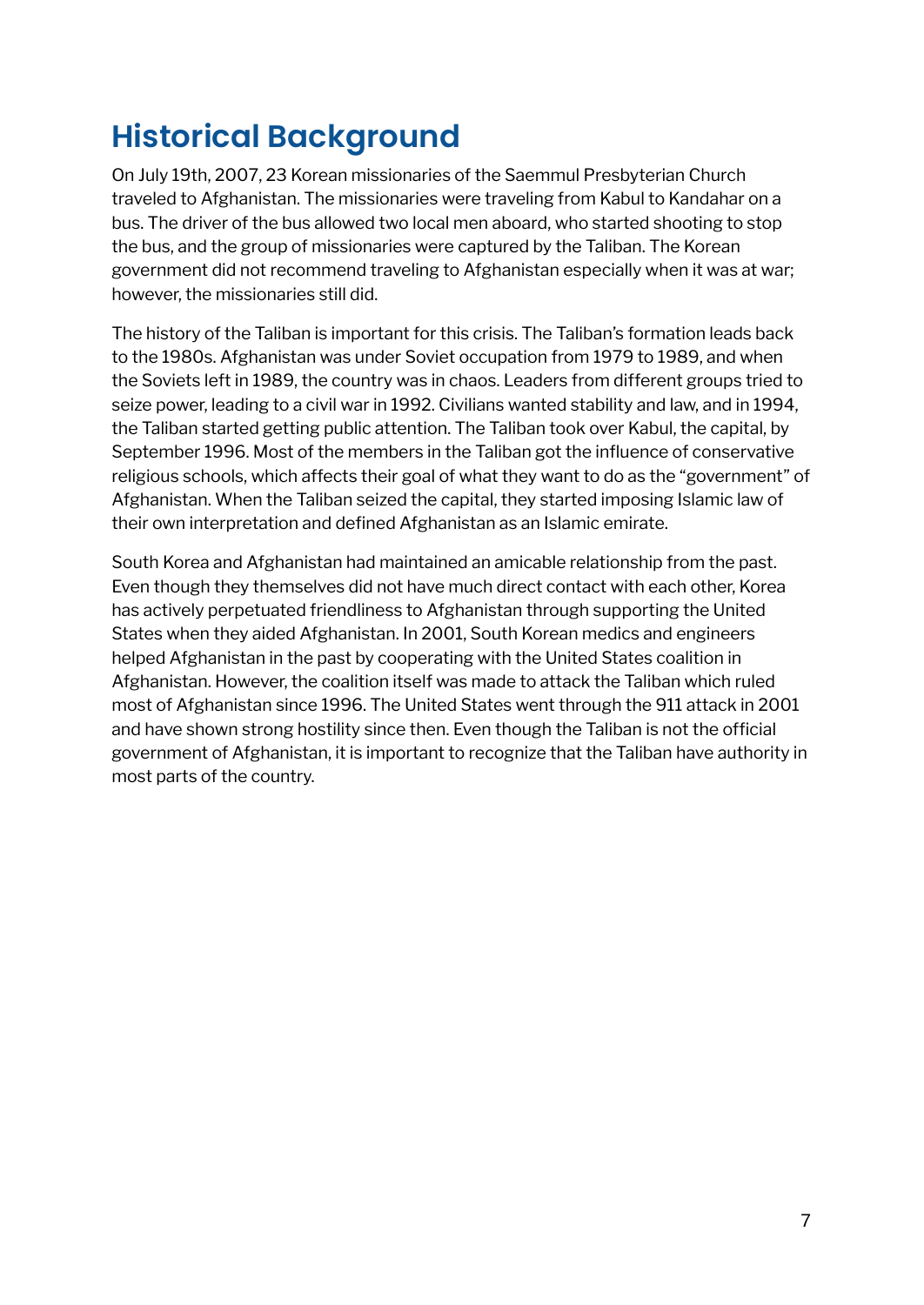### **Current State of Affairs**

On July 19, 2007, 23 South Korean volunteer aid workers sent as missionaries from the Seoul Saemmul Church were kidnapped as they traveled on a bus from Kabul, the capital of Afghanistan, to Kandahar, a former Taliban stronghold. The group still remains as captives held hostage. The South Korean government has taken immediate action in trying to find a safe and proper solution to secure the release of the hostages. President Roh Moo-hyun has sent out special envoy Baek Jong Chun to directly aid in negotiation processes alongside the Afghan government. Nonetheless, the hostage crisis has had an impact on Korean citizens, with the media being heavily influential in publicizing the situation.

Negotiations have been far from simple. Pressure continues to build and intensify on all sides as all governments involved seek to find the most effective solution. The South Korean government has expressed that it wishes to adhere to international law to the best of their ability, though placing the safety and release of the captives as their highest priority. The Afghan government has expressed conflicting ideas: wishing for the safety of all hostages but noting the risks of negotiating with the Taliban. Afghanistan officials have conveyed that they are upset by the kidnapping's violation of traditional Afghan values. The United States of America, also actively involved in reaching an agreement with the Talibans, has stood firm in its policy against negotiating with people they regard as terrorists, refusing any direct talks with the Taliban. This has created obstacles for the South Korean government as they continue to make decisions in ongoing talks, though the utmost goal is for the release of all hostages safely and peacefully.

The Taliban has raised demands for a prisoner swap, submitting a list of names to the Afghan and South Korean government. However, believing that their conditions have not been met and that the South Korean have not been conducting their talks in good faith, two male hostages have unfortunately been killed, and the Taliban threatens to take more lives if the South Korean government does not begin to comply. The Taliban has also sought an end in the cooperation between the Afghan and South Korean governments, hoping instead for direct negotiations to take place. Regardless, talks continue to progress as officials hold hope that a resolution to the issue will be reached soon.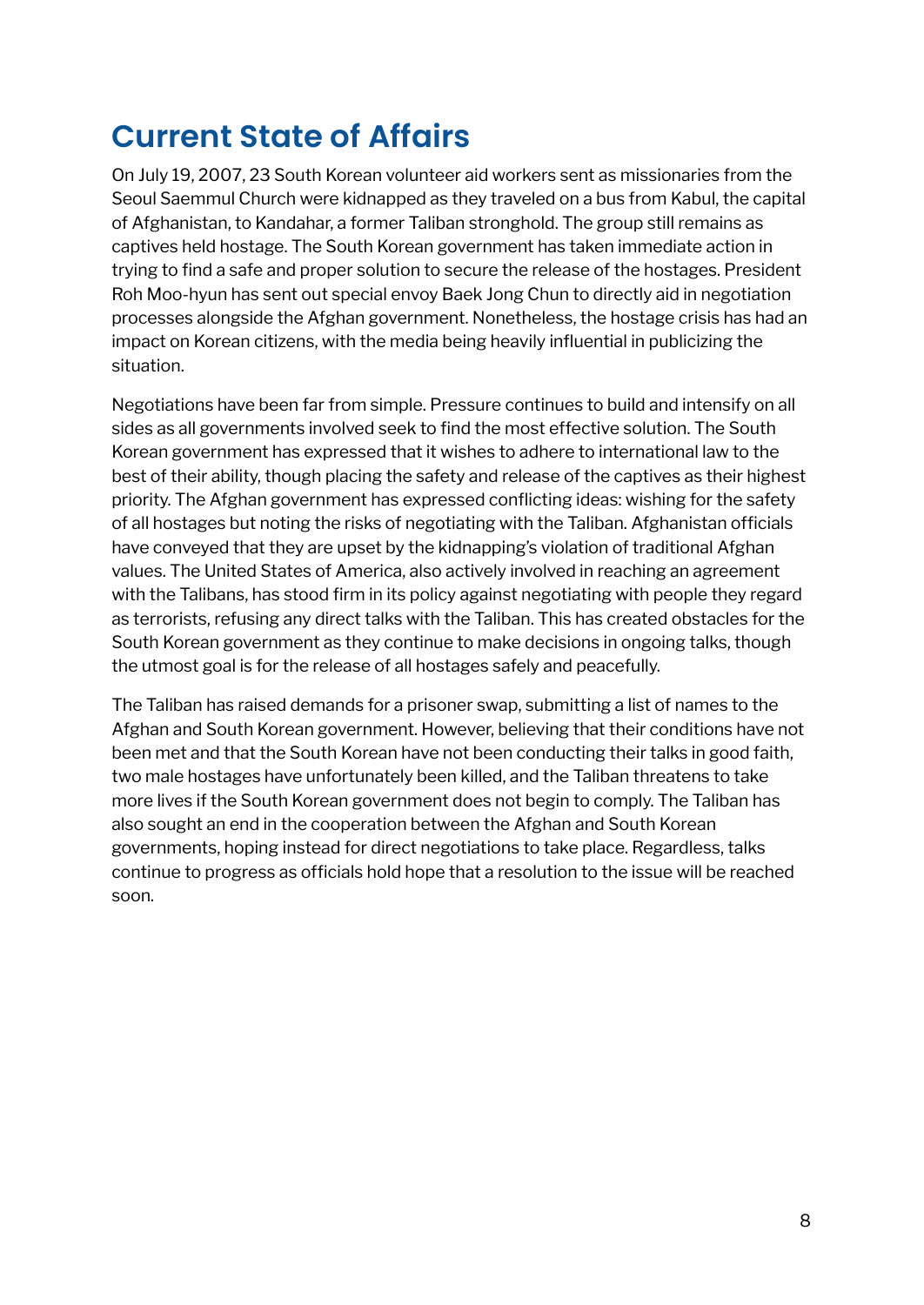### **Stances of Parties**

#### **Amin Farhang**

Serving as the Afghan commerce minister, Farhang criticizes the deal with the Talibans. He believes that the South Korean and Afghan governments are being pressured under conditions which will only exacerbate the current situation in Afghanistan, expressing fear that the "decision could become a precedent" that would promote the perpetuation of the Taliban's behavior, which is unlikely to stop until they have fully attained their aims.

#### **Angela Merkel**

The German government is in negotiations under similar circumstances with Rudolf Blechschmidt, a German engineer held hostage under the Taliban along with other Afghans, who were all seized on July 18, a day before the capturing of the 23 South Korean hostages. The kidnappings have been believed to be a strategy to illustrate the Afghan government's inability to properly protect its people and to pressure foreign governments that are aiding Afghanistan with a military presence. However, though the German hostage has asked for his release to be secured, the German government is not prepared to exchange its soldiers for the release of any hostages.

#### **Baek Jong Chun**

As South Korean President Roh's special envoy, Baek Jong Chun has been sent on behalf of the government to Kabul, the capital of Afghanistan, to work alongside the Afghan government towards freeing the 22 surviving aid workers who have been held hostage. Speaking as the chief secretary for security and foreign policy, Baek states that "the organization responsible for the abduction will be held accountable", and it seems that further talks have discussed the withdrawal of South Korean forces in Afghanistan.

#### **Ban Ki-moon**

Ban Ki-moon served as the foreign minister of South Korea from 2004 to 2006, and has occupied the position of the eighth Secretary General of the United Nations since January of 2007. Ban has been actively involved to help obtain the captives' release. In journalist conversations, there have also been urgent pleas from the hostages themselves to General Secretary Ban Ki Moon for help, hoping that his position in the UN can further push for their release.

#### **George W. Bush**

The Bush administration has taken a large and vital part in the negotiation processes in Afghanistan. A delegation of South Korean lawmakers have also made a trip to the United States to hope for their further support in ongoing talks. It is believed by many South Koreans that the United States can be a big help in securing the release of the hostages, with their part also being a big test to the alliance between the U.S and South Korea. So far, the U.S has expressed adamant opposition to conceding to the Taliban's demands, but talks are still in progress.

#### **Hamid Karzai**

As the Afghan President, Hamid Karzai has been deeply involved in talks alongside Korean hostage negotiators and local tribe elders to discuss the next steps in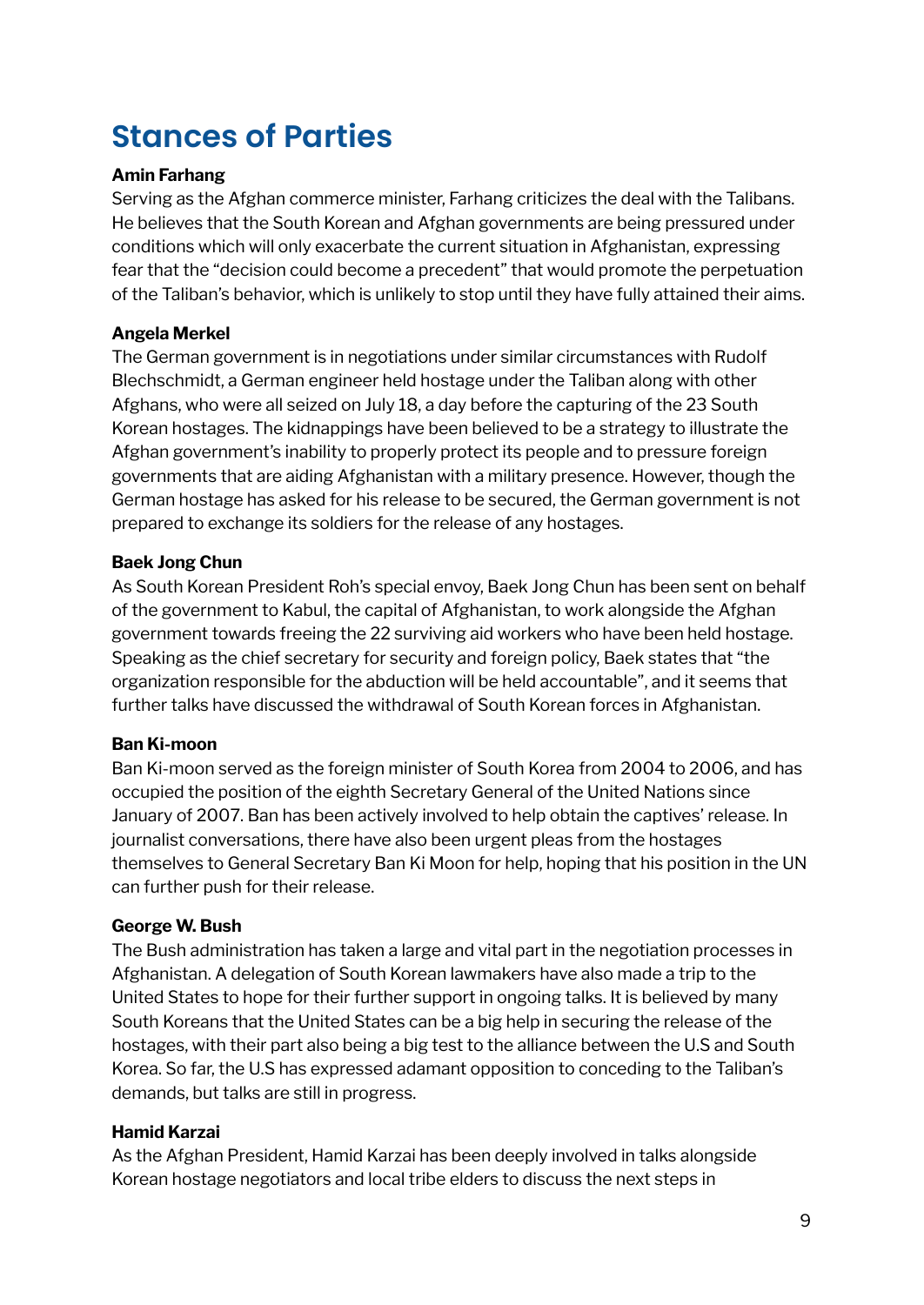negotiations, stating outright that the Taliban's kidnapping is a "total contempt of [their] Islamic and Afghan values". Karzai has also met with Bush to address questions around the security of the nation, explaining after their summit meeting at Camp David that "the security situation in Afghanistan over the past two years has definitely deteriorated". The hostage crisis has put lots of pressure on Karzai, raising questions around whether he is capable of maintaining and enforcing the rule of law.

#### **International Committee of the Red Cross**

The International Committee of the Red Cross has taken on a large role in the care of the hostages. The head of the Red Cross delegation to Afghanistan, Reto Stocker, notes that its team is on standby for the release of the hostage victims. Beyond direct physical care, the Red Cross has also worked to facilitate negotiations that have been taking place in Ghanzi between both parties.

#### **John Negroponte**

John Negroponte, the US Deputy Secretary of State has discussed the ongoing hostage crisis with South Korean foreign minister Song Min-soon in a meeting at an Asian security conference in Manila. Negroponte has assured that the possibility of military operations to free the hostages has been ruled out, with both sides wishing to place safety and peace as top priority. Nonetheless, there have been difficulties in dealing with the crisis, as the U.S keeps up its policy in refusing to negotiate with people they label as terrorists.

#### **Kim Man Bok**

Kim Man Bok, as South Korea's national spy chief and spy master, has taken on multiple high level secret missions prior to dealing with the Afghanistan hostage crisis, such as arranging a summit meeting between the two Koreas. This time, his mission in Afghanistan also had him take on a large role. As he later described, his work for efficient and effective negotiations required "speedy decision-making channels", calling for him to "personally command the negotiations from the front line".

#### **Korea National Oil Corporation**

The Korea National Oil Corporation is South Korea's national oil and gas company. In 2008, the Korea National Oil Corporation (KNOC) reached an agreement with Iraqi Kurdistan in the Middle East for rights to drill and explore in the area. The South Korean government has continued to seek out various business opportunities in the Middle East, especially since the region accounts for nearly 80 percent of the nation's oil needs. Thus, there seems to be significant material interests behind South Korea's presence and support in the region.

#### **Merajuddin Pattan**

With the 23 Christian volunteer aid workers having been abducted from their charter bus while passing through the Ghazni Province, Merajuddin Pattan, as the Ghazni Province governor, has been actively involved in negotiations. He also often takes to the press to give any updates on the progress of the talks. Governor Pattan has also raised possible concerns that members of Islamabad's powerful intelligence agency, the Inter-Services Intelligence (ISI), are behind the crisis, causing some tensions in diplomatic relations.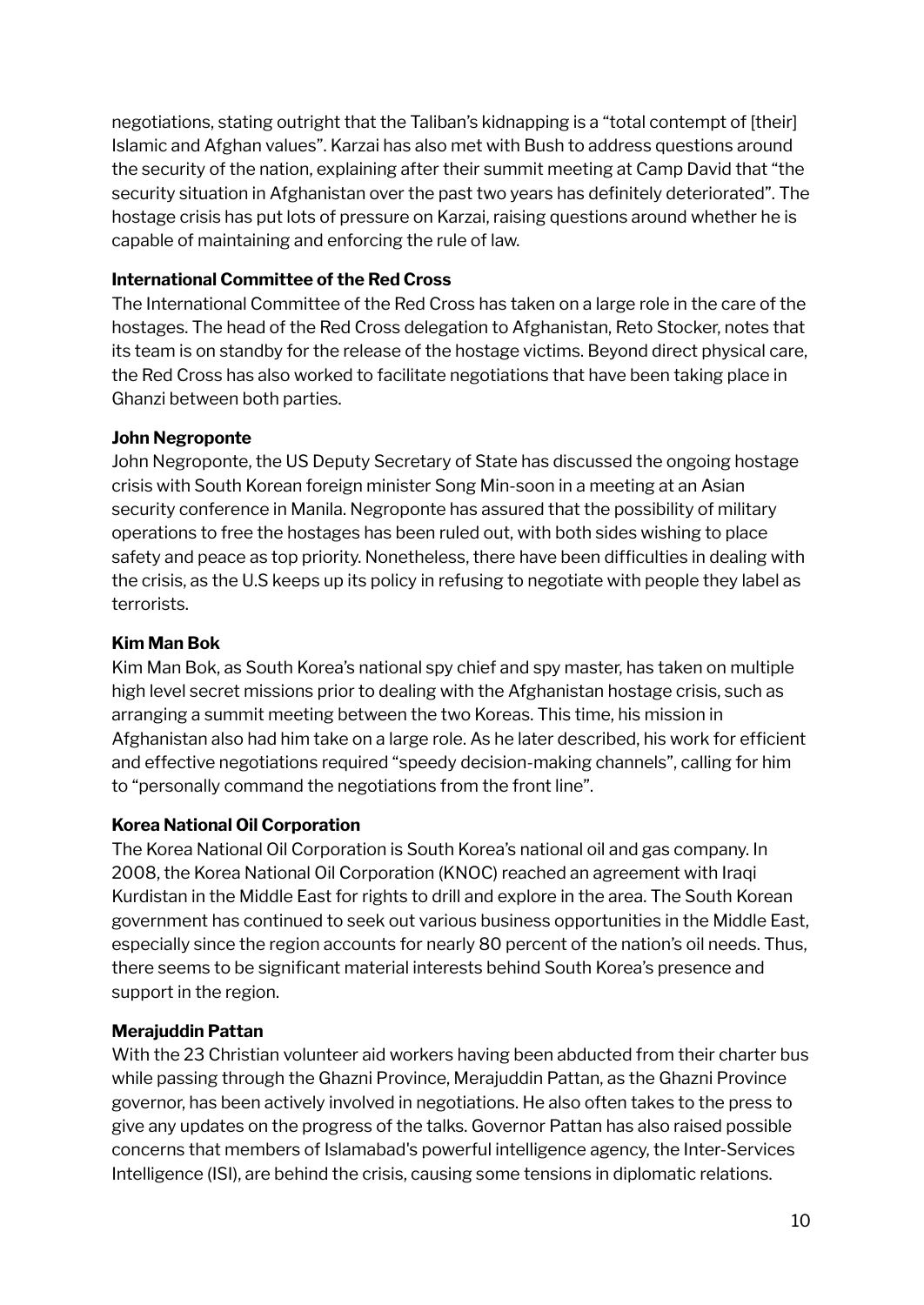#### **NATO's International Security Assistance Force (ISAF)**

Since taking over the International Security Assistance Force (ISAF) in 2003, NATO has taken primarily to aiding the Afghan government in developing effective security across the nation. The force expanded further in 2007, becoming increasingly engaged in fighting the growing insurgency and in helping Afghanistan to rebuild following the crisis and economic devastation. NATO, facing the crisis in Afghanistan, has also decided to begin discussion on forming a possible common policy for dealing with hostage situations.

#### **Provincial Reconstruction Team**

First established in Afghanistan in early 2002, the Provincial Reconstruction Team (PRT) was introduced by the United States government for purposes of supporting reconstruction efforts in unstable states. Although South Korea rarely deployed troops beyond its borders, hopes for strengthened ties with the US led to the deployment of a group of South Korean medics and engineers to join US-led coalitions in Afghanistan, though this mission faced barriers following the 2007 hostage crisis.

#### **Roh Moo-hyun**

Nearing the end of his term as the President of the Republic of Korea, Roh Moo-hyun was faced with an unexpected crisis when 23 South Koreans were taken hostage by the Taliban on their mission in Afghanistan. As he faced immense domestic pressure to secure the release of the hostages, President Roh also feared damaging the nation's credibility if negotiating in ways that did not align with the wishes of allies such as the United States. The crisis immediately brought about tremendous upset from the Korean public, which the Roh government tried to quell through deflecting attention by placing blame on the victims themselves, though only stimulating greater resentment. Ultimately, the crisis meant great political challenges for President Roh as he attempted to deal with not only domestic but also global pressures from all sides.

#### **Romano Prodi**

The Italian government, at its head Prime Minister Romano Prodi, faced its own hostage crisis in March of 2007 when an Italian journalist was captured by the Taliban in Afghanistan. The government came under international scrutiny over its decision to free five Taliban prisoners in exchange for the release of the Italian hostage. Nonetheless, Prodi and his government stand by their actions, with the Prodi office releasing a statement asserting that their negotiations were "conducted in a correct way", with their priority being "saving human lives".

#### **SCG International Risk**

SCG International Risk is a private military contractor and security firm that provides governments and private sectors with security, logistics, and training services. SCG International Risk was able to take a vital part in aiding South Korea in the hostage crisis. Ransom experts from the organization worked to advise South Korean officials in ways to properly manage and resolve the crisis.

#### **Seoul Saemmul Church**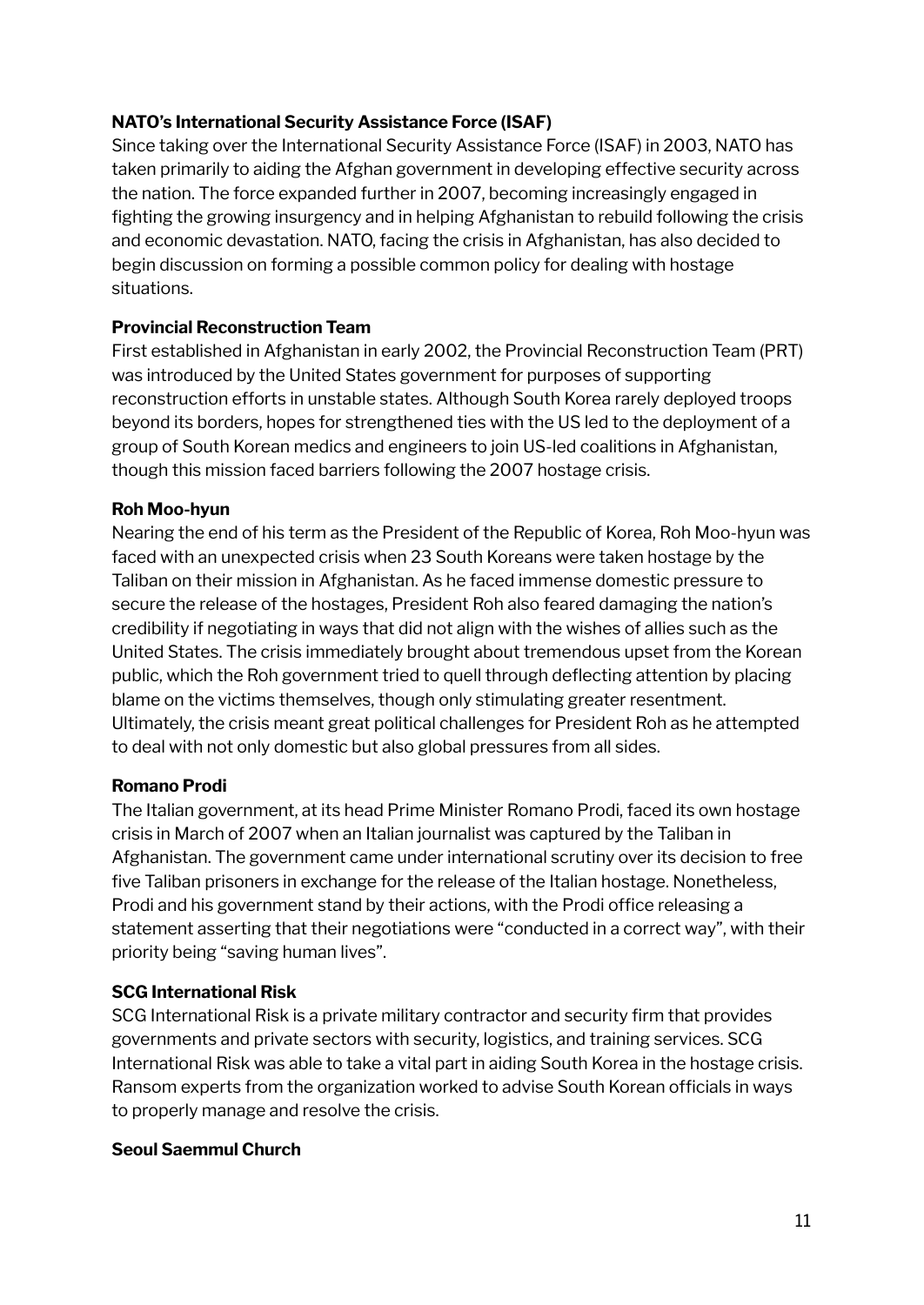On July 19, 23 Seoul Saemmul Church members were captured hostage on their mission in Afghanistan, where they were mainly performing relief work at hospitals and kindergartens. South Korea is the second largest source of Christian missionaries, right behind the United States, with an estimated 17,000 abroad in various cities. Through this crisis, the church has been heavily criticized for putting their government in such a position. They have acknowledged that they "owe a big debt to the country and the South Korean people", though the group believes that the event has only strengthened their determination to send missionaries overseas.

#### **Susilo Bambang Yudhoyono**

As a large muslim nation and a member of the Organization of the Islamic Conference, Indonesia acted as a representative to ensure smooth talks between the Taliban and the Afghan government. Upon request of the Taliban that a diplomat from an Islamic state be present to "provide a guarantee" and "secure their international status", Indonesia was able to support South Korea by sending an observer for the negotiations to proceed.

#### **United Nations Assistance Mission in Afghanistan (UNAMA)**

The United Nations Assistance Mission in Afghanistan (UNAMA) was established in March 2002 with the aim to assist Afghanistan and its people in 'laying the proper foundations for sustainable peace and development'. Together with the Afghan and Republic of Korea governments, the UNAMA was able to obtain the release of the South Korean hostages, commended by UN secretary general Ban for their achievements.

#### **Waheedullah Mujadeddi**

Waheedullah Mujadeddi, head of an Afghan delegation negotiating with the Taliban, has been back and forth in talks with Taliban for the negotiation of the release of the South Korean hostages. Although a final solution still seems unclear, the Afghan government has expressed opposition to a prisoner swap, afraid that it would encourage more kidnappings in the future.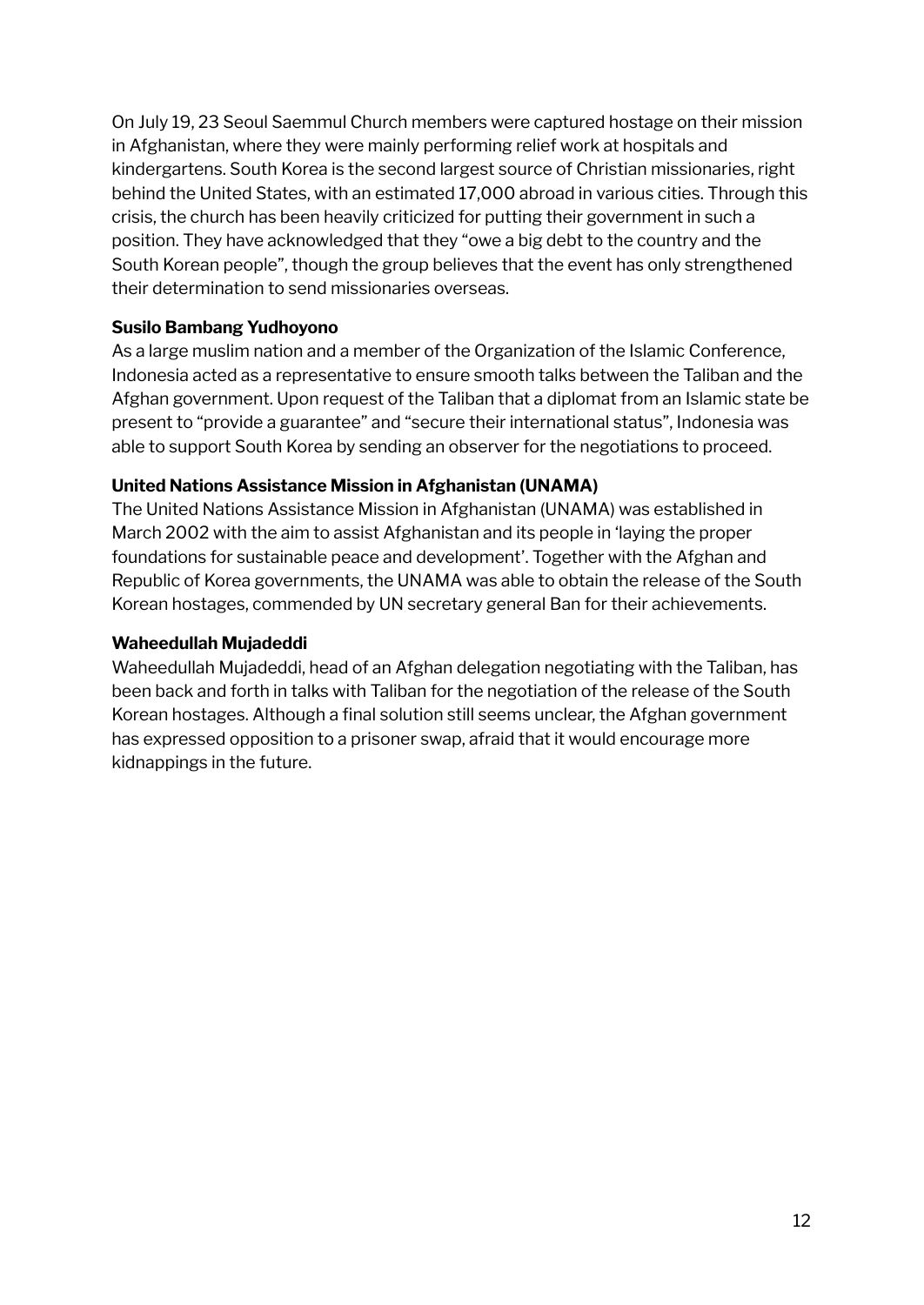### **Possible Solutions**

As the crisis is ongoing and every action matters, it is important to weigh the efficiency of each solution.

One solution that delegates may consider is not necessarily attacking the Taliban but cooperating with the Afghan government to rescue the missionaries. This is the most effective, efficient, and peaceful solution, but there are some issues regarding this solution that the delegates should brainstorm about. Delegates should consider and understand the relationship between the Afghan government and the Taliban first and foremost. If this solution was enforced and it fails, then a larger international crisis will emerge. Delegates could also get the help from other nations to successfully rescue the missionaries from the Taliban, but should also think about how the government will figure out where the Talibans are at, or when and how exactly this plan will be executed. Delegates should attempt to discuss how they will execute this solution by considering what kind of armed forces are in help for this crisis. It will also be helpful to research rescue plans that have been executed in the past, if any. Delegates will not be required to sort out a highly specific plan, meaning that delegates only need to research to the extent of being capable to explain why their plan should be executed.

Another solution could be attacking the Taliban and bringing back the missionaries to Korea. Of course, violence must be used as a last resort; however, this solution outweighs any solutions on timeframe, meaning that it can happen as soon as participating nations agree. It is important to consider the fact that 23 lives are currently at risk. South Korea could ask for help from other nations such as the United States of America or Germany, but also acknowledge that if big nations like the United States gets involved in a physical war, global war could easily be ignited.

If delegates believe violence is not the way to go, negotiating with the Taliban could be a considered solution. The biggest advantage of this solution is that it does not include physical action between the two nations. Like the Cuban Missile Crisis, negotiating is probably the most ideal solution- if the Taliban and South Korea can negotiate successfully. Delegates should keep in mind that negotiations not only take long, but also will not be as easy as it seems. Delegates should think of ways how the South Korean government will reach the Taliban to negotiate and whether or not they are going to provide the Taliban with everything they require.

Overall, it is important for delegates to consider the relations between the Afghan government and the Taliban and how fast this issue can be resolved. They must also keep in mind that the public will panic more and more over time, possibly causing spillover to other political issues.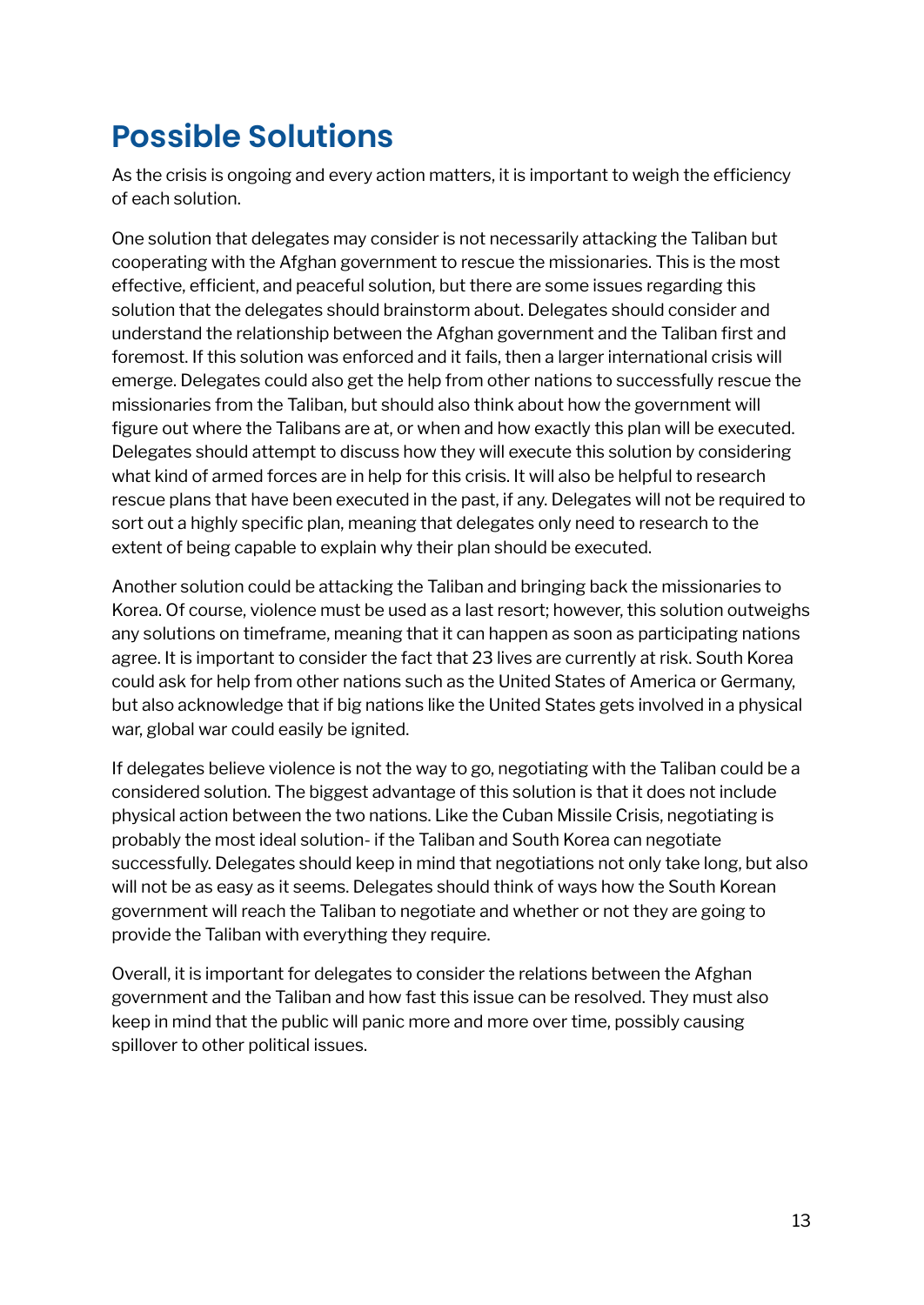### **Questions to Consider**

- What kind of solution is the best fit for the situation at hand?
- What is the priority? Rescuing the hostages, or maintaining a peaceful relationship with Afghanistan and Taliban?
- If you decide to conduct a rescue operation, what is the line between "just" and "violent"? In other words, how would you justify your stance while keeping the damage at minimum?
- If a peaceful solution is preferred, how would you compensate for the illegal entrance? What would be the deal that Taliban seek for? How can you compromise?
- Are you taking side in this religious conflict? Or are you simply seeking for a deal that rescues the hostages?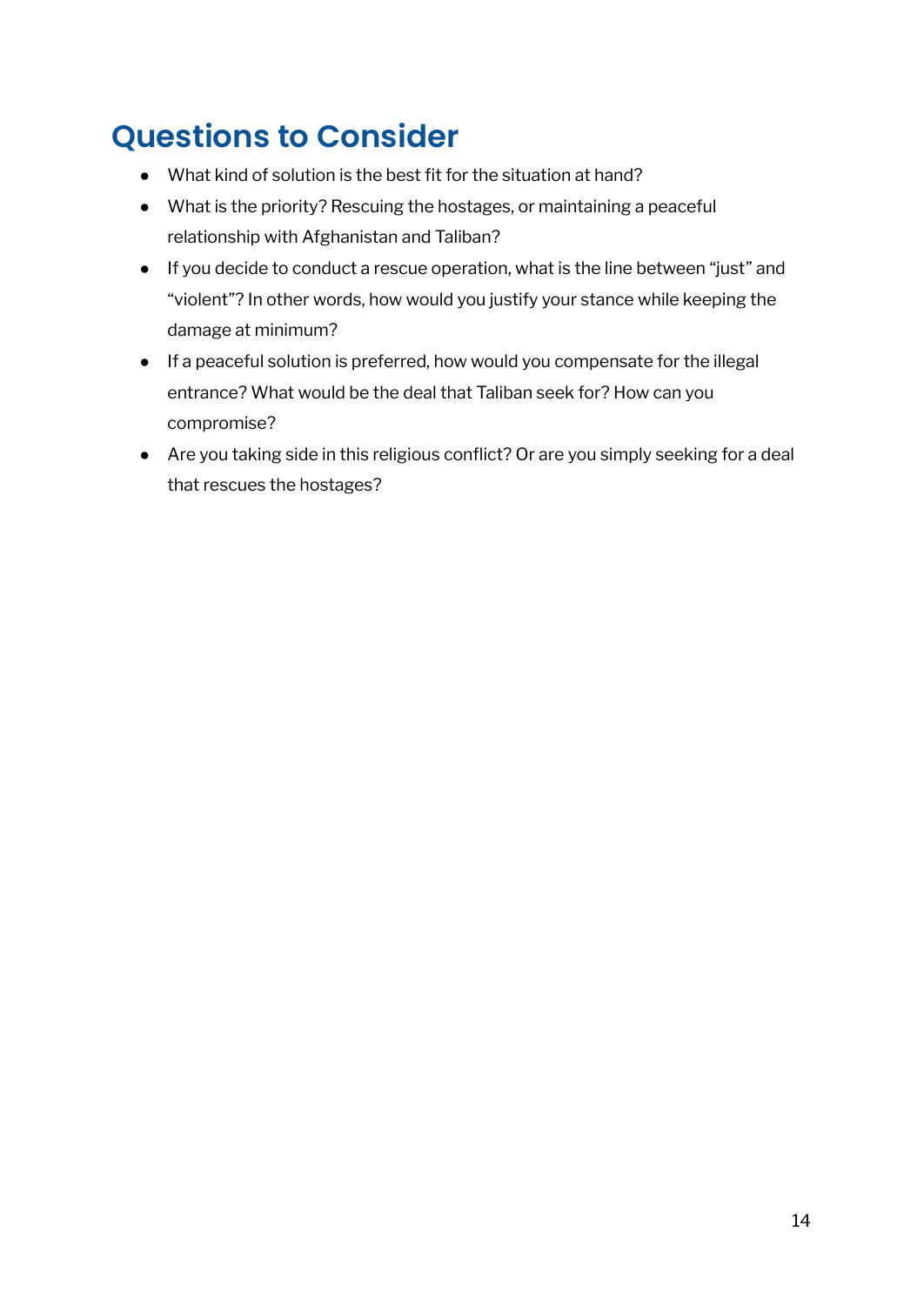### **Bibliography**

- "4 More South Korean Captives Are Freed in Afghanistan." *The New York Times*, The New York Times, 30 Aug. 2007, [www.nytimes.com/2007/08/30/world/asia/30iht-hostages.1.7318227.html](http://www.nytimes.com/2007/08/30/world/asia/30iht-hostages.1.7318227.html).
- Achin, Kurt. "S. Korea, US Agree to Hold Off on Military Force in Afghanistan Hostage Crisis." *Voice of America*, 1 Nov. 2009, [www.voanews.com/archive/s-korea-us-agree-hold-military-force-afghanistan-ho](http://www.voanews.com/archive/s-korea-us-agree-hold-military-force-afghanistan-hostage-crisis) [stage-crisis](http://www.voanews.com/archive/s-korea-us-agree-hold-military-force-afghanistan-hostage-crisis).
- "Afghan TV Airs German Hostage Video." *Voice of America*, 1 Nov. 2009, [www.voanews.com/archive/afghan-tv-airs-german-hostage-video](http://www.voanews.com/archive/afghan-tv-airs-german-hostage-video).
- Al Jazeera. "Taliban and S Korean Team 'to Meet'." *News | Al Jazeera*, Al Jazeera, 2 Aug. 2007, [www.aljazeera.com/news/2007/8/2/taliban-and-s-korean-team-to-meet-2.](http://www.aljazeera.com/news/2007/8/2/taliban-and-s-korean-team-to-meet-2)
- Aloisi, Silvia. "Italian Government under Fire over Hostage Deal." *Reuters*, Thomson Reuters, 22 Mar. 2007, [www.reuters.com/article/us-italy-afghan-idUSL2231822920070322.](http://www.reuters.com/article/us-italy-afghan-idUSL2231822920070322)
- Associated Press. "Afghan Leaders Say Kidnapping Violates Islam." *NPR*, NPR, 30 July 2007, [www.npr.org/templates/story/story.php?storyId=12347081](http://www.npr.org/templates/story/story.php?storyId=12347081).
- Associated Press. "Bush, Karzai Look To Stabilize Afghanistan." *CBS News*, CBS Interactive, 5 Aug. 2007, [www.cbsnews.com/news/bush-karzai-look-to-stabilize-afghanistan/](http://www.cbsnews.com/news/bush-karzai-look-to-stabilize-afghanistan/).
- Associated Press. "Taliban: 'Satisfied' In Hostage Talks." *CBS News*, CBS Interactive, 2 Aug. 2007, [www.cbsnews.com/news/taliban-satisfied-in-hostage-talks/](http://www.cbsnews.com/news/taliban-satisfied-in-hostage-talks/).
- Chan, John. "South Korean Hostage Crisis in Afghanistan Ends." *World Socialist Web Site*, 12 Sept. 2007, [www.wsws.org/en/articles/2007/09/kore-s12.html.](http://www.wsws.org/en/articles/2007/09/kore-s12.html)
- Cho, Joohee. "South Korea's Mystery 'Sunglass Man'." *ABC News*, ABC News Network, 3 Mar. 2008, [abcnews.go.com/International/story?id=3555343&page=1](http://abcnews.go.com/International/story?id=3555343&page=1).
- Deutsche Welle. "German Hostage Freed, Then Recaptured in Afghanistan." *DW.COM*, 27 Sept. 2007, [www.dw.com/en/german-hostage-freed-then-recaptured-in-afghanistan/a-2800](http://www.dw.com/en/german-hostage-freed-then-recaptured-in-afghanistan/a-2800013) [013.](http://www.dw.com/en/german-hostage-freed-then-recaptured-in-afghanistan/a-2800013)
- "ISAF's Mission in Afghanistan (2001-2014) (Archived)." *NATO*, 1 Sept. 2015, [www.nato.int/cps/en/natohq/topics\\_69366.htm.](http://www.nato.int/cps/en/natohq/topics_69366.htm)
- Jackson, Richard. "War on Terrorism." *Encyclopædia Britannica*, Encyclopædia Britannica, Inc., 24 Mar. 2014, [www.britannica.com/topic/war-on-terrorism](http://www.britannica.com/topic/war-on-terrorism).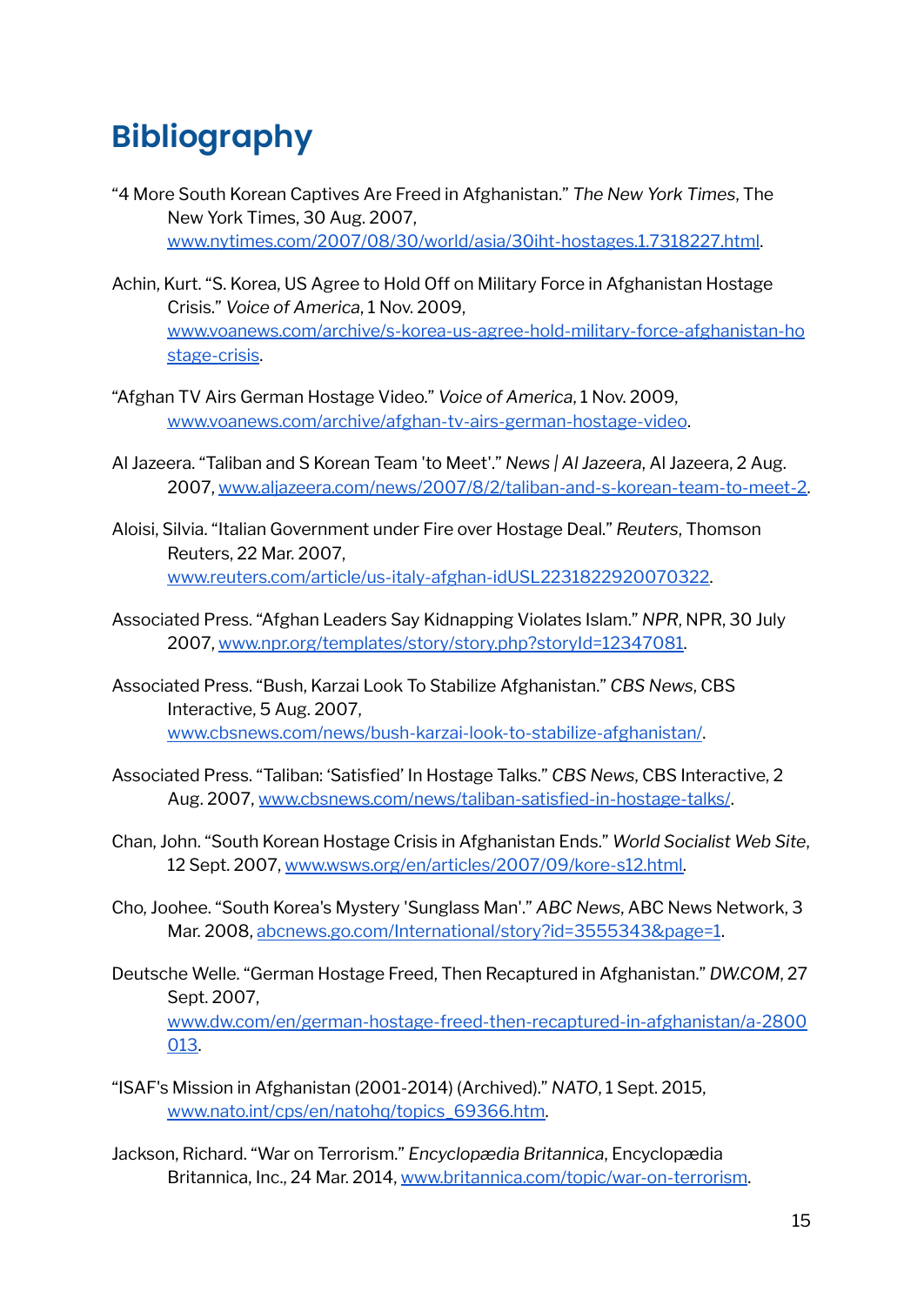- Kiefer, Peter. "Prodi Comes under Attack after Taliban Kill a Hostage." *The New York Times*, The New York Times, 9 Apr. 2007, [www.nytimes.com/2007/04/09/world/europe/09iht-italy.5.5204477.html.](http://www.nytimes.com/2007/04/09/world/europe/09iht-italy.5.5204477.html)
- Kim, Jack. "Apologetic South Korean Hostages Return Home." *Reuters*, Thomson Reuters, 1 Sept. 2007, [www.reuters.com/article/us-korea-hostages-idUSSEO26854720070902.](http://www.reuters.com/article/us-korea-hostages-idUSSEO26854720070902)
- "Korean Envoy in Kabul for Hostage Release Talks." *The New York Times*, The New York Times, 29 July 2007, [www.nytimes.com/2007/07/29/world/asia/29iht-afghan.1.6880277.html.](http://www.nytimes.com/2007/07/29/world/asia/29iht-afghan.1.6880277.html)
- Maizland, Lindsay. "The Taliban in Afghanistan." *Council on Foreign Relations*, Council on Foreign Relations, 15 Mar. 2021, [www.cfr.org/backgrounder/taliban-afghanistan.](http://www.cfr.org/backgrounder/taliban-afghanistan)
- Murphy, Dan. "Korean Hostage Crisis in Afghanistan Raising Anxiety." *The Christian Science Monitor*, The Christian Science Monitor, 27 July 2007, [www.csmonitor.com/2007/0727/p99s01-duts.html.](http://www.csmonitor.com/2007/0727/p99s01-duts.html)
- "Neocolonialism." *Merriam-Webster*, Merriam-Webster, [www.merriam-webster.com/dictionary/neocolonialism.](http://www.merriam-webster.com/dictionary/neocolonialism)
- "No Progress Reported In Taliban Hostage Talks." *RadioFreeEurope/RadioLiberty*, No Progress Reported In Taliban Hostage Talks, 16 Aug. 2007, [www.rferl.org/a/1078183.html](http://www.rferl.org/a/1078183.html).
- "Organisation of Islamic Cooperation History." *Oic-Oci.org*, Organisation of Islamic Cooperation, [www.oic-oci.org/page/?p\\_id=52&p\\_ref=26&lan=en.](http://www.oic-oci.org/page/?p_id=52&p_ref=26&lan=en)
- Press, Associated. "Updated: Obama Speech Balances Afghanistan Troop Buildup with Exit Pledge." *Cleveland.com*, 2 Dec. 2009, [www.cleveland.com/nation/2009/12/obamas\\_speech\\_on\\_adding\\_30000.html.](http://www.cleveland.com/nation/2009/12/obamas_speech_on_adding_30000.html)
- Ray, Michael. "Hostage." *Encyclopædia Britannica*, Encyclopædia Britannica, Inc., 11 Sept. 2017, [www.britannica.com/topic/hostage-warfare](http://www.britannica.com/topic/hostage-warfare).
- Reuters Staff. "NATO Allies Concerned by Italian Hostage Deal." *Reuters*, Thomson Reuters, 27 Mar. 2007, [www.reuters.com/article/us-nato-italy-hostage-idUSL2735235520070327](http://www.reuters.com/article/us-nato-italy-hostage-idUSL2735235520070327).
- "S. Korea-Afghan Diplomats to Negoiate With Taliban." *NPR*, NPR, 2 Aug. 2007, [www.npr.org/templates/story/story.php?storyId=12444925.](http://www.npr.org/templates/story/story.php?storyId=12444925)
- Salahuddin, Sayed. "Afghan Doctors Deliver Medicine for Korean Hostages." *Reuters*, Thomson Reuters, 5 Aug. 2007, [www.reuters.com/article/us-afghan-hostages-idUSISL7811420070806](http://www.reuters.com/article/us-afghan-hostages-idUSISL7811420070806).